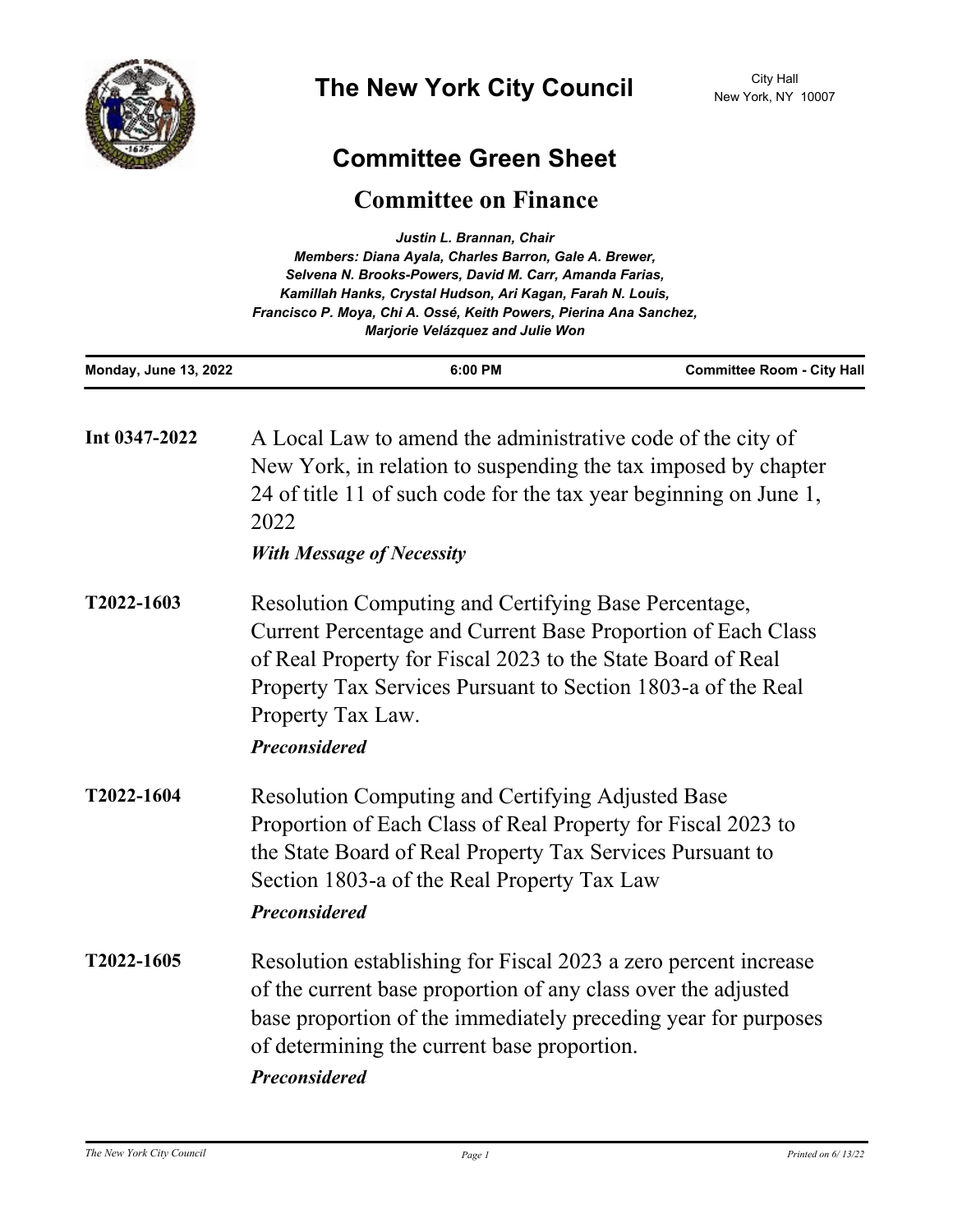| T2022-1654 | Resolution approving the new designation and changes in the    |
|------------|----------------------------------------------------------------|
|            | designation of certain organizations to receive funding in the |
|            | Expense Budget.                                                |
|            |                                                                |

*Preconsidered*

- Communication from the Mayor Submitting the Expense Revenue Contract Budget, for Fiscal Year 2023, pursuant to Section 249 of the New York City Charter. **M 0050-2022**
- RESOLUTION TO ADOPT A BUDGET APPROPRIATING THE AMOUNTS NECESSARY FOR THE SUPPORT OF THE GOVERNMENT OF THE CITY OF NEW YORK AND THE COUNTIES THEREIN AND FOR THE PAYMENT OF INDEBTEDNESS THEREOF, FOR THE FISCAL YEAR BEGINNING ON JULY 1, 2022 AND ENDING ON JUNE 30, 2023 IN ACCORDANCE WITH THE PROVISIONS OF THE NEW YORK CITY CHARTER. **T2022-1606**
- RESOLUTION TO ADOPT A CONTRACT BUDGET SETTING FORTH, BY AGENCY, CATEGORIES OF CONTRACTUAL SERVICES FOR WHICH APPROPRIATIONS HAD BEEN PROPOSED FOR THE FISCAL YEAR BEGINNING ON JULY 1, 2022 AND ENDING ON JUNE 30, 2023, IN ACCORDANCE WITH THE PROVISIONS OF THE NEW YORK CITY CHARTER. **T2022-1607**
- Communication from the Mayor Submitting the Executive Capital Budget for Fiscal Year 2023, pursuant to Section 249 of the New York City Charter. **M 0051-2022**
- RESOLUTION BY THE NEW YORK CITY COUNCIL PURSUANT TO SECTION 254 OF THE NEW YORK CITY CHARTER, THAT THE CAPITAL BUDGET FOR FISCAL YEAR 2023 AND CAPITAL PROGRAM, BEING THE EXECUTIVE CAPITAL BUDGET FOR FISCAL YEAR 2023 **T2022-1608**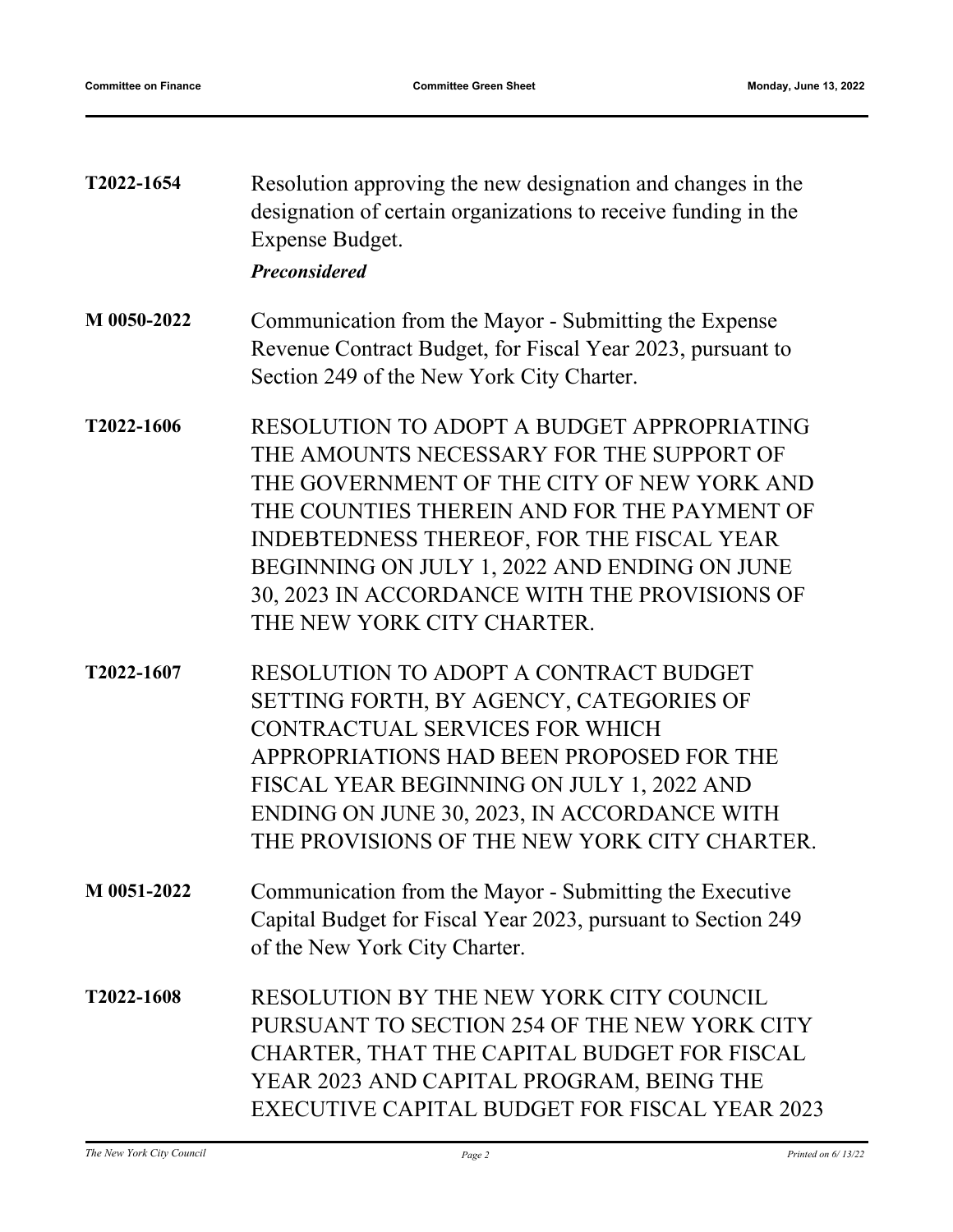AND PROGRAM AS SUBMITTED BY THE MAYOR AND BY THE BOROUGH PRESIDENTS PURSUANT TO SECTION 249 OF THE NEW YORK CITY CHARTER, INCLUDING RESCINDMENT OF AMOUNTS FROM PRIOR CAPITAL BUDGETS, BE AND THE SAME ARE HEREBY APPROVED IN ACCORDANCE WITH THE FOLLOWING SCHEDULE OF CHANGES (RESOLUTION A).

RESOLUTION BY THE NEW YORK CITY COUNCIL PURSUANT TO SECTION 254 OF THE NEW YORK CITY CHARTER, THAT THE CAPITAL BUDGET FOR FISCAL YEAR 2023 AND CAPITAL PROGRAM FOR THE ENSUING THREE YEARS, AS SET FORTH IN THE EXECUTIVE CAPITAL BUDGET FOR THE FISCAL YEAR 2023 AND CAPITAL PROGRAM AS SUBMITTED BY THE MAYOR AS AUGMENTED BY THE BOROUGH PRESIDENTS PURSUANT TO SECTION 249 OF THE NEW YORK CITY CHARTER, AND AMENDED BY THE SCHEDULE OF CHANGES APPROVED UNDER RESOLUTION A, INCLUDING AMOUNTS REALLOCATED BY THE RESCINDMENT OF AMOUNTS FROM PRIOR CAPITAL BUDGET APPROPRIATIONS, IS HEREBY ADOPTED IN THE TOTAL AMOUNTS AS FOLLOWS. (RESOLUTION B). **T2022-1609**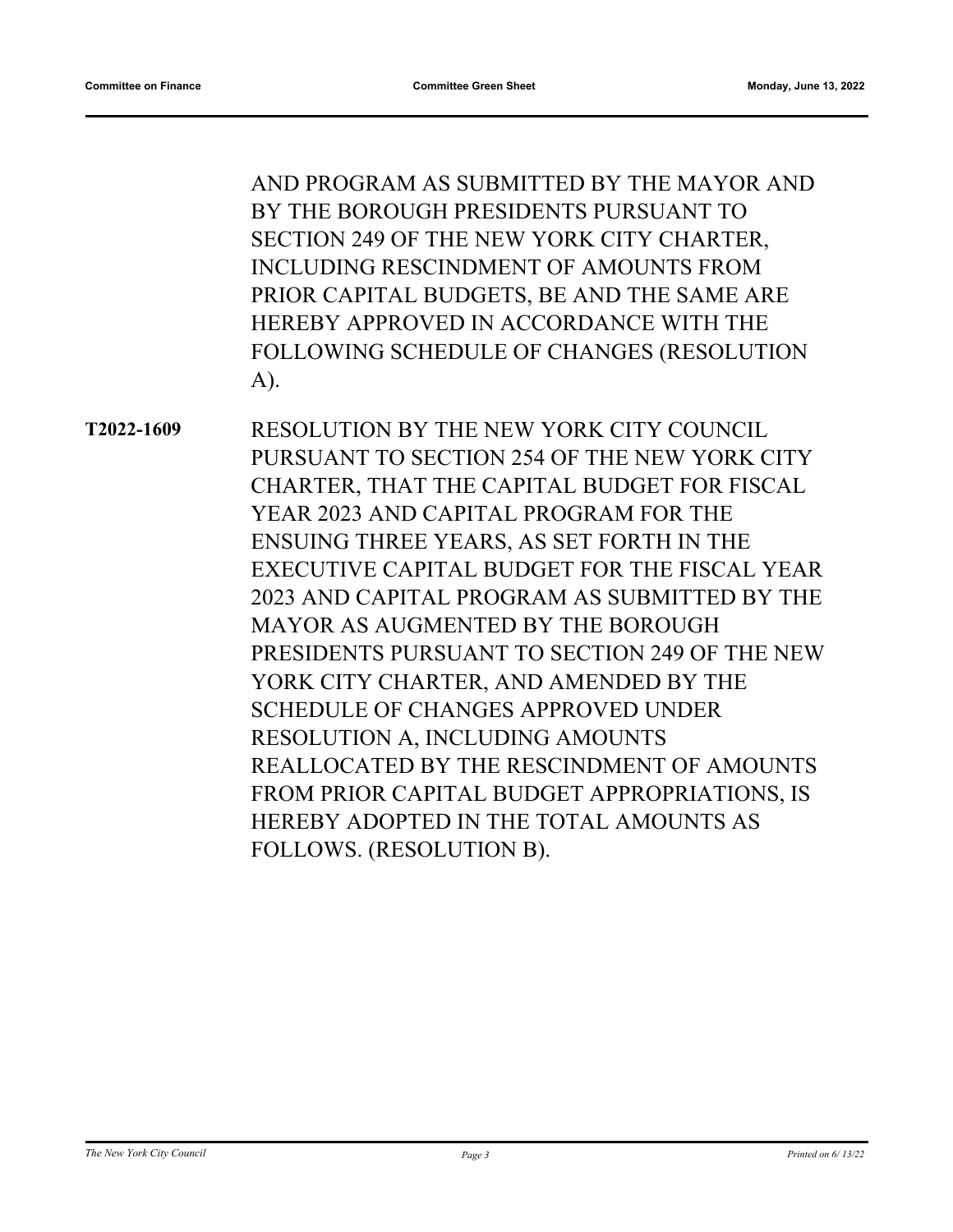| M 0052-2022 | Communication from the Mayor - Submitting the Proposed<br>City Fiscal Year 2023 Community Development Program, the<br>Proposed CFY'23 Budget, the Proposed Reallocations-the CD<br>XLVIII Funds, Proposed CD XLIX Statement of Objectives and<br>Budget, dated April 26, 2022.   |
|-------------|----------------------------------------------------------------------------------------------------------------------------------------------------------------------------------------------------------------------------------------------------------------------------------|
| T2022-1610  | Resolution approving The City Fiscal Year 2023 Community<br>Development Program, Reallocation of Forty-Eighth Year<br>Community Development Funds, and the Proposed<br>Forty-Ninth Year Community Development Program.                                                           |
| M 0071-2022 | Communication from the Office of Management & Budget -<br>Transfer City funds between various agencies in Fiscal Year<br>2022 to implement changes to the City's expense budget,<br>pursuant to Section 107(b) of the New York City Charter.<br>$(MN- )$<br><b>Preconsidered</b> |
| T2022-1599  | RESOLUTION APPROVING THE MODIFICATION<br>(MN- ) OF UNITS OF APPROPRIATION AND THE<br>TRANSFER OF CITY FUNDS BETWEEN AGENCIES<br>PROPOSED BY THE MAYOR PURSUANT TO SECTION<br>107(b) OF THE NEW YORK CITY CHARTER.<br><b>Preconsidered</b>                                        |
| M 0072-2022 | Appropriation of new City revenues in Fiscal Year 2022.<br>pursuant to Section 107(e) of the New York City Charter.<br>$(MN- )$<br><b>Preconsidered</b>                                                                                                                          |
| T2022-1601  | RESOLUTION APPROVING A MODIFICATION (MN-)<br>PURSUANT TO SECTION 107(e) OF THE CHARTER OF<br>THE CITY OF NEW YORK.<br><b>Preconsidered</b>                                                                                                                                       |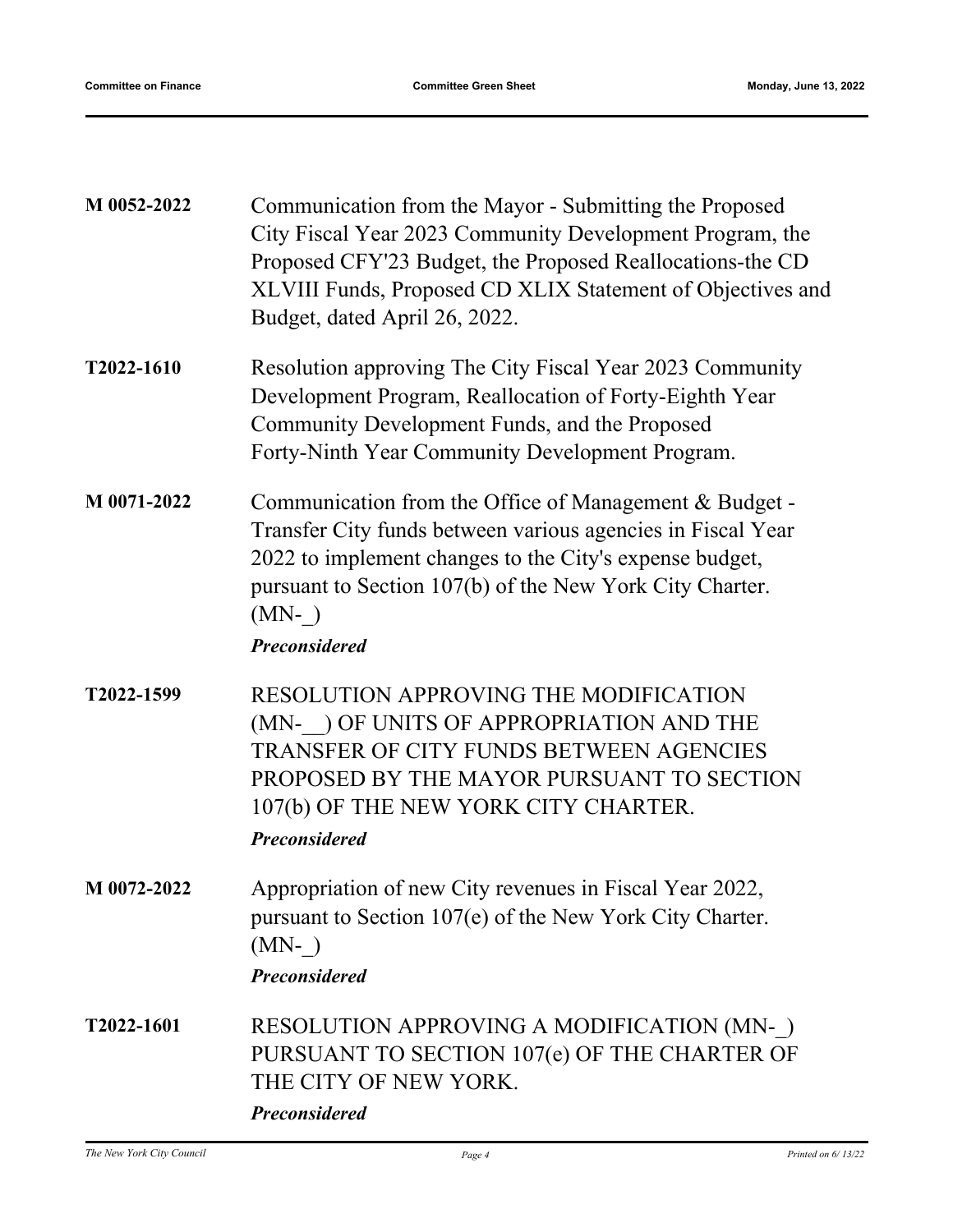| M 0035-2022 | Communication from the Department of Education and School<br><b>Construction Authority - Submitting Proposed February 2022</b><br>Amendment to the Fiscal Year 2020-2024 Five Year Capital<br>Plan.                                                                                                                                               |
|-------------|---------------------------------------------------------------------------------------------------------------------------------------------------------------------------------------------------------------------------------------------------------------------------------------------------------------------------------------------------|
| T2022-1602  | RESOLUTION APPROVING, PURSUANT TO SECTION<br>2590-p OF THE STATE EDUCATION LAW AND<br>PARAGRAPH(1)(a) OF THE MEMORANDUM OF<br>UNDERSTANDING, DATED NOVEMBER 10, 2020,<br>AMONG THE MAYOR, THE SPEAKER, AND THE<br>CHANCELLOR, THE AMENDMENT TO THE FIVE-YEAR<br>EDUCATIONAL FACILITIES CAPITAL PLAN FOR<br>2020-2024 SUBMITTED BY THE CHANCELLOR. |
| T2022-1611  | Report of the Committee on Finance in favor of approving a<br>resolution of the Council of the City of New York fixing the<br>tax rate for the Fiscal Year 2023, adopted June 13, 2022 upon<br>the recommendation of the Committee on Finance of the<br>Council.<br><b>Preconsidered</b>                                                          |
| T2022-1612  | Resolution to provide the amounts necessary for the support of<br>the Government of the City of New York and the counties                                                                                                                                                                                                                         |

therein and for the payment of indebtedness thereof, for the Fiscal Year beginning on July 1, 2022 and ending on June 30, 2023 by the levy of taxes on the Real Property in the City of New York, in accordance with the provisions of the constitution of the State of New York, the Real Property Tax Law and the New York City Charter.

*Preconsidered*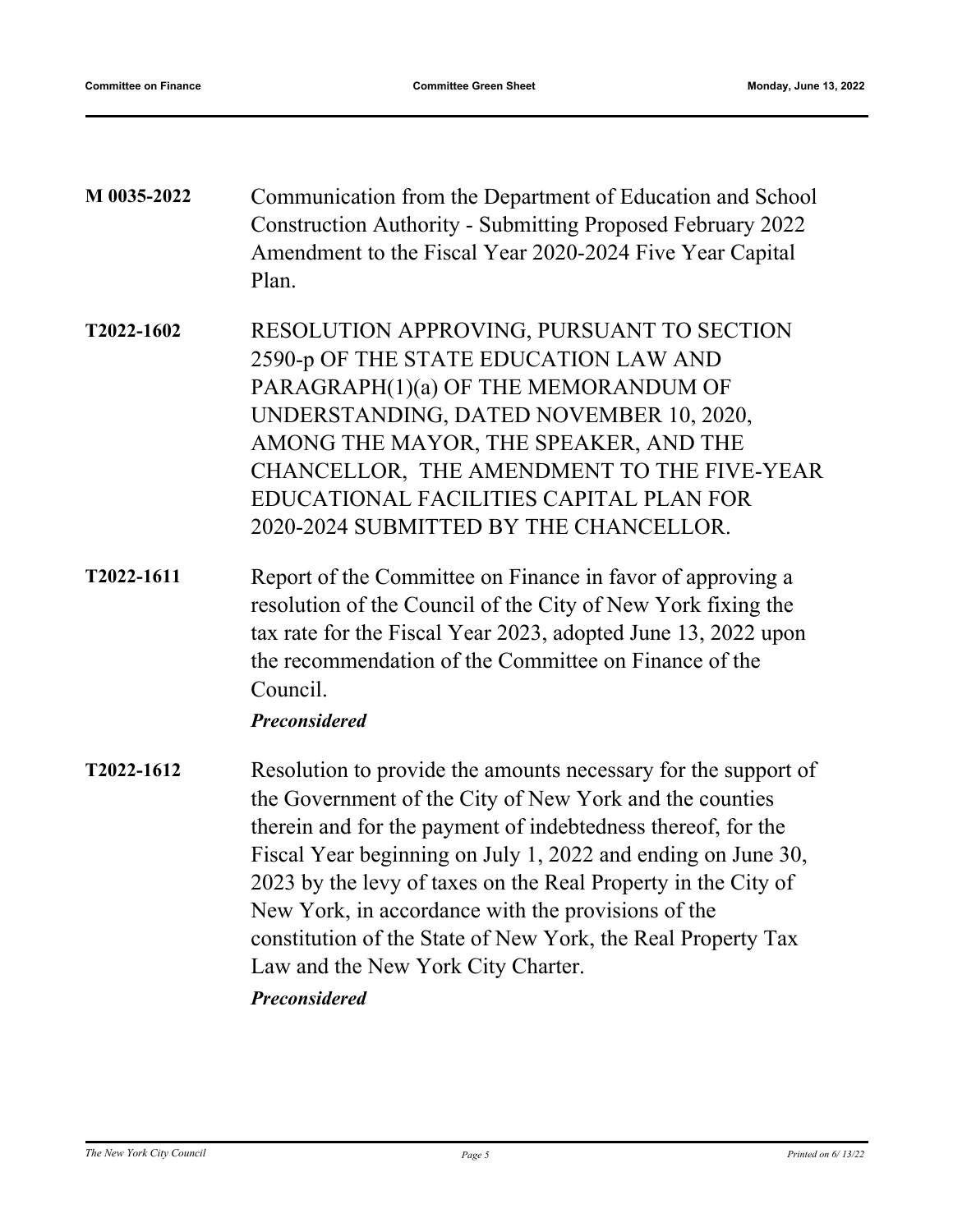| M 0021-2022 | Communication from the Mayor - Submitting Preliminary<br>Expense, Revenue, and Contract Budget for Fiscal Year 2023,<br>pursuant to Sections 225 and 236 of the New York City<br>Charter.<br><b>TO BE FILED</b> |
|-------------|-----------------------------------------------------------------------------------------------------------------------------------------------------------------------------------------------------------------|
| M 0022-2022 | Communication from the Mayor – Submitting January 2022<br>Financial Plan Detail for Fiscal Years 2022-2026, pursuant to<br>Sections 101 and 213 of the New York City Charter.<br><b>TO BE FILED</b>             |
| M 0023-2022 | Communication from the Mayor - Submitting Geographic<br>Reports for Expense Budget for Fiscal Year 2023, pursuant to<br>Sections 100 and 231 of the New York City Charter.<br><b>TO BE FILED</b>                |
| M 0024-2022 | Communication from the Mayor - Submitting Departmental<br>Estimates for Fiscal Year 2023, pursuant to Sections 100, 212<br>and 231 of the New York City Charter.<br><b>TO BE FILED</b>                          |
| M 0025-2022 | Communication from the Mayor - Submitting the Preliminary<br>Capital Budget, Fiscal Year 2023, pursuant to Section 213 and<br>236 of the New York City Charter.<br><b>TO BE FILED</b>                           |
| M 0026-2022 | Communication from the Mayor - Submitting the Preliminary<br>Capital Commitment Plan, Fiscal Year 2023, Volumes 1, 2, 3,<br>& 4, pursuant to Section 219 of the New York City Charter.<br><b>TO BE FILED</b>    |